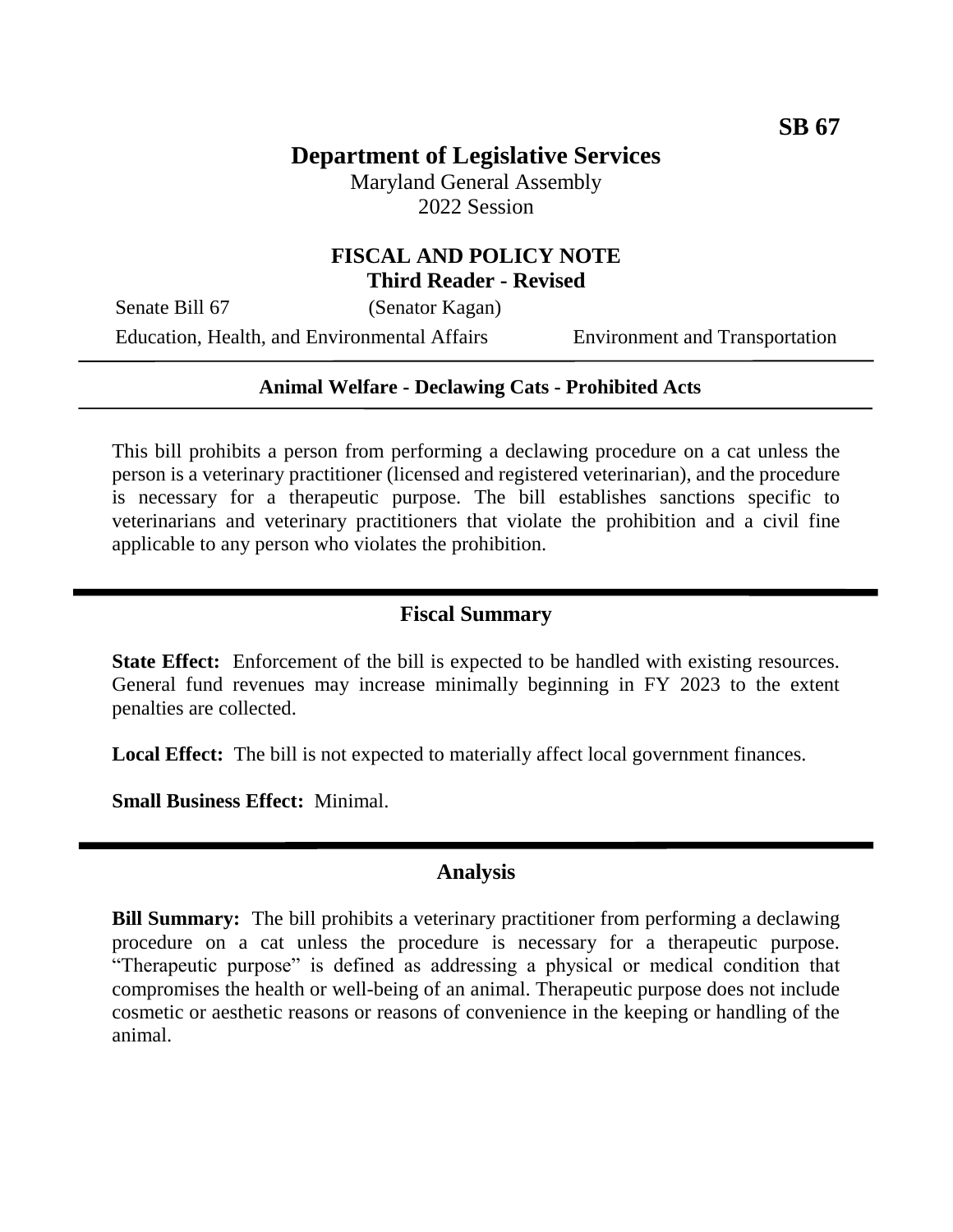The bill authorizes the State Board of Veterinary Medical Examiners (SBVME) to refuse, suspend, or revoke any application or license, and censure or place on probation any licensee after a hearing, if the veterinarian or veterinary practitioner willfully violates the cat declawing prohibition. Under existing provisions, SBVME may impose a penalty of (1) up to \$5,000, for a first offense, in lieu of or in addition to suspension of a license, or in addition to revocation of a license and (2) up to \$10,000, for a second or subsequent offense, in addition to suspension or revocation of a license. The penalties are paid into the general fund.

The bill also prohibits any person, other than a veterinary practitioner performing a declawing procedure necessary for a therapeutic purpose, from performing a declawing procedure on a cat. A violation of the prohibition is a civil offense and subject to a fine of up to \$1,000. The prohibition may be enforced by any State or local law enforcement officer or the local animal control authority for the jurisdiction where the violation occurs.

# **Current Law:**

## *State Board of Veterinary Medical Examiners Enforcement Authority*

With respect to veterinarians and veterinary practitioners, the board is authorized to refuse, suspend, or revoke any application or license, and censure or place on probation any licensee after a hearing, on various grounds, including (1) being unable to practice veterinary medicine competently due to a physical or mental disability; (2) being convicted of a violation of specified State or federal drug-related laws; (3) being convicted of a felony, or of a crime involving moral turpitude; (4) failing to comply with board rules or regulations after receiving a license; and (5) being grossly negligent or deliberately cruel to an animal. The board may also issue a cease and desist order, on review and approval of the Secretary of Agriculture or the Secretary's designee, against a person who takes an action for which the board determines there is a preponderance of evidence of grounds for discipline.

As mentioned above, the board may impose a penalty of (1) up to \$5,000, for a first offense, in lieu of or in addition to suspension of a license, or in addition to revocation of a license and (2) up to \$10,000, for a second or subsequent offense, in addition to suspension or revocation of a license.

### *Criminal Prohibitions*

Statute prohibits, under the Criminal Law Article, certain procedures performed on dogs or cats but with exceptions for procedures performed under specified circumstances by licensed veterinarians. The prohibited procedures are (1) cropping or cutting off the ear of